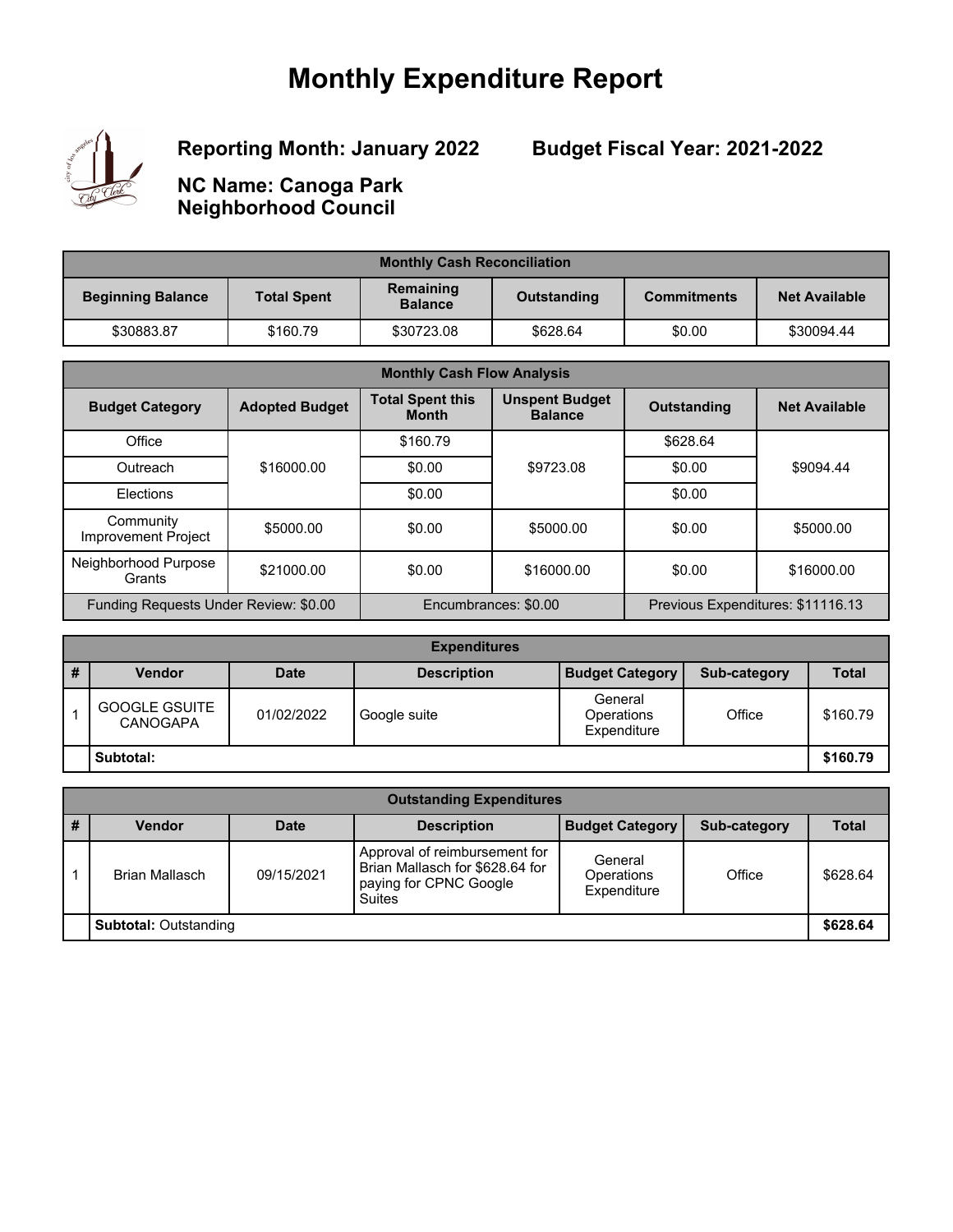

Invoice number: 4040545450

### Bill to

Details

Aaron DeVandry Canoga Park Neighborhood Council 5005 Stone Fence Drive Colorado Springs, CO 80922 United States

Google Workspace Total in USD **\$160.79** Summary for Dec 1, 2021 - Dec 31, 2021 Subtotal in USD \$156.00  $Local sales tax (3.07%)$  \$4.79 Total in USD \$160.79

You will be automatically charged for any amount due.

.............................................................. Invoice number 4040545450 Invoice date ...................................Dec 31, 2021 .............................................................. Billing ID 2423-1721-5696 Domain name change canonical canogaparknc.org

## Google LLC 1600 Amphitheatre Pkwy Mountain View, CA 94043 United States

Federal Tax ID: 77-0493581